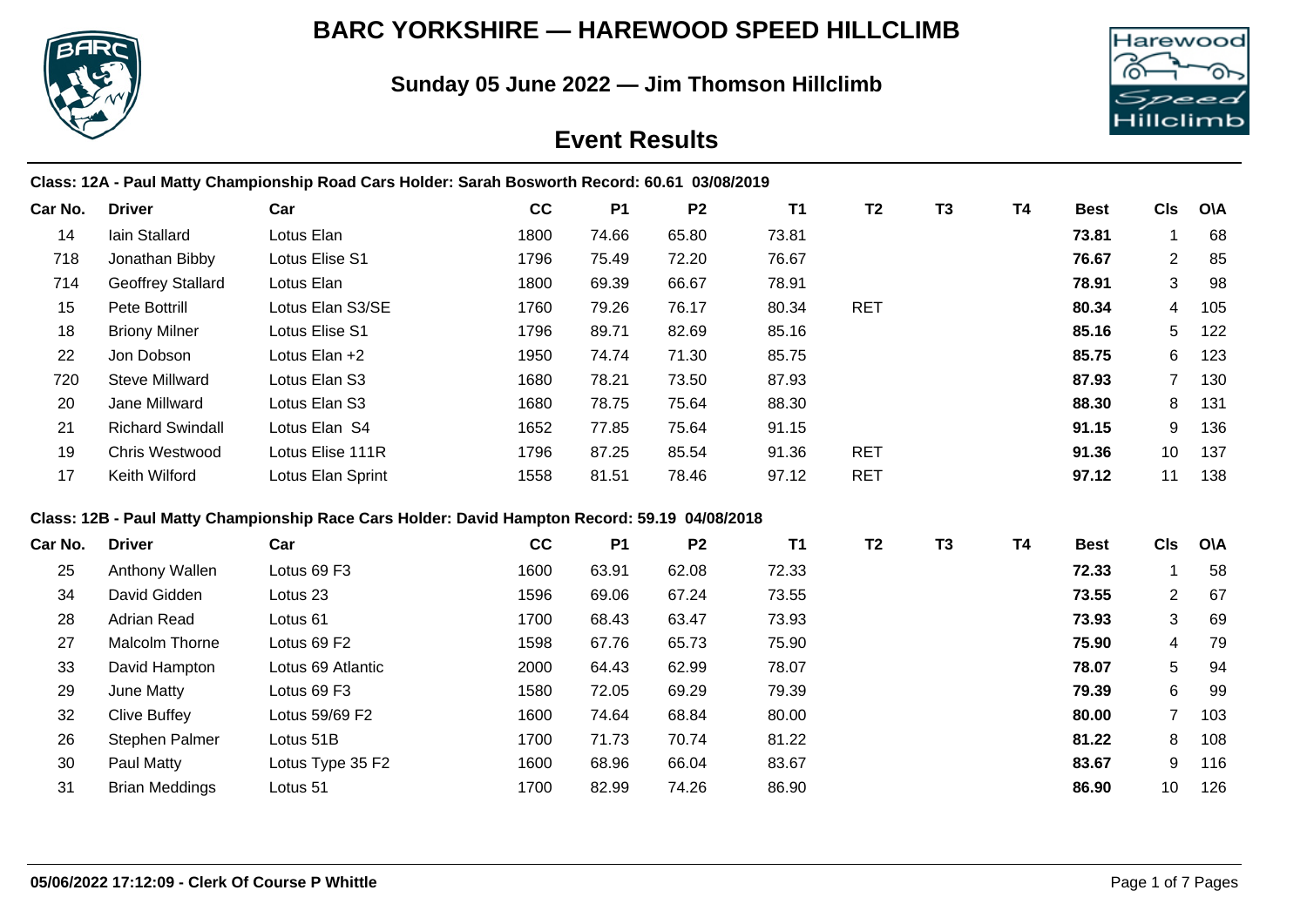### **Class: 13 - Morgan Sports Car Club Holder: Steven McDonald Record: 64.96 02/06/2013**

| Car No. | <b>Driver</b>           | Car                                                                           | cc   | <b>P1</b> | P <sub>2</sub> | <b>T1</b> | T <sub>2</sub> | T <sub>3</sub> | <b>T4</b>  | <b>Best</b> | <b>CIs</b>     | <b>O\A</b> |
|---------|-------------------------|-------------------------------------------------------------------------------|------|-----------|----------------|-----------|----------------|----------------|------------|-------------|----------------|------------|
| 37      | Simon Baines            | Morgan Roadster                                                               | 3700 | 70.88     | 68.39          | 77.64     | 74.29          | 72.26          |            | 72.26       | $\mathbf 1$    | 56         |
| 42      | Steven Mcdonald         | Morgan                                                                        | 3999 | 70.35     | 88.40          | 76.16     | 78.74          | 74.16          | 72.77      | 72.77       | $\overline{2}$ | 62         |
| 44      | <b>Chris Bailey</b>     | Morgan Plus 4                                                                 | 1999 | 73.14     | 72.31          | 79.21     | 82.10          | 78.12          | 75.25      | 75.25       | 3              | 75         |
| 38      | Paul Clarke             | Morgan Roadster Lightweight                                                   | 2967 | 71.91     | 69.51          | 77.23     | 79.82          | 76.10          |            | 76.10       | 4              | 83         |
| 43      | John Stephens           | Morgan 4/4                                                                    | 1600 | 75.43     | 75.07          | 82.25     | 83.17          | 78.84          | 78.27      | 78.27       | 5              | 97         |
| 40      | <b>Robert Stones</b>    | Morgan Lightweight                                                            | 3000 | 79.31     | 75.98          | 82.24     | 85.97          | 79.51          | <b>RET</b> | 79.51       | 6              | 101        |
| 744     | Michele Bailey          | Morgan Plus 4                                                                 | 1998 | 82.81     | 81.72          | 85.73     | 100.16         | 86.07          | 83.94      | 83.94       | 7              | 118        |
| 41      | George Proudfoot        | Morgan 4/4 Series 1                                                           | 1267 | 86.16     | 81.02          | 93.07     | 96.86          | 86.54          | 86.00      | 86.00       | 8              | 124        |
| 39      | <b>Nigel Housley</b>    | Morgan 4/4                                                                    | 1700 | 87.34     | 84.45          | 90.64     | 92.90          | 86.67          | 87.30      | 86.67       | 9              | 125        |
|         |                         | Class: 18 - Austin Healey Cars Holder: Stuart Bullas Record: 65.84 02/08/2009 |      |           |                |           |                |                |            |             |                |            |
| Car No. | <b>Driver</b>           | Car                                                                           | cc   | <b>P1</b> | P <sub>2</sub> | <b>T1</b> | T <sub>2</sub> | <b>T3</b>      | <b>T4</b>  | <b>Best</b> | <b>CIs</b>     | <b>O\A</b> |
| 51      | <b>William Richards</b> | Austin Healey 3000 Mk1                                                        | 3000 | 78.72     | 75.15          | 75.26     | 91.53          |                |            | 75.26       | 1              | 76         |
| 63      | Stephen Casson          | <b>Austin Healey Sebring Sprite</b>                                           | 1330 | 72.08     | 69.78          | 81.12     | 82.07          | 77.05          |            | 77.05       | $\overline{2}$ | 88         |
| 55      | <b>Garrow Shand</b>     | <b>Austin Healey Sprite</b>                                                   | 1380 | 80.21     | 74.41          | 77.53     | 86.79          |                |            | 77.53       | 3              | 91         |
| 53      | <b>Michael Berry</b>    | Austin Healey 100M                                                            | 2660 | 77.29     | 74.34          | 79.51     | 87.76          |                |            | 79.51       | 4              | 101        |
| 61      | Paul Baker              | Jensen Healey                                                                 | 2174 | 76.40     | 75.23          | 80.99     | 83.28          |                |            | 80.99       | 5              | 107        |
| 52      | Murray Shand            | Austin Healey 3000                                                            | 2912 | 81.05     | 75.78          | 81.97     | 81.83          |                |            | 81.83       | 6              | 110        |
| 62      | <b>Richard Mason</b>    | Austin Healey 3000 Mk1                                                        | 3000 | 73.51     | 76.03          | 82.02     | 84.12          |                |            | 82.02       | 7              | 111        |
| 54      | John Tewson             | Austin Healey Frogeye Sprite                                                  | 1380 | 77.12     | 74.04          | 82.34     |                |                |            | 82.34       | 8              | 112        |
| 60      | <b>Claire Giles</b>     | Austin Healey Sprite Mark 1                                                   | 1380 | 83.03     | 77.45          | 83.87     |                |                |            | 83.87       | 9              | 117        |
| 57      | <b>Philip Gardner</b>   | <b>Austin Healey Sprite</b>                                                   | 1380 | 79.39     | 74.69          | 85.66     | 84.47          |                |            | 84.47       | 10             | 119        |
| 56      | Robert Owen             | <b>Austin Healey Sprite</b>                                                   | 1380 | 78.98     | 76.72          | 85.07     | 87.16          |                |            | 85.07       | 11             | 120        |
| 58      | Trish Cecile-pritchard  | Austin Healey 3000 Mk1                                                        | 3000 | 85.39     | 81.76          | 86.96     |                |                |            | 86.96       | 12             | 127        |
| 59      | John Ducker             | Austin Healey 100                                                             | 2660 | 83.04     | 78.54          | 87.79     | 89.48          |                |            | 87.79       | 13             | 129        |
| 49      | Lawrence Maudsley       | <b>Austin Healey Sprite</b>                                                   | 1330 | 82.02     | 78.36          | 141.70    | 90.61          |                |            | 90.61       | 14             | 134        |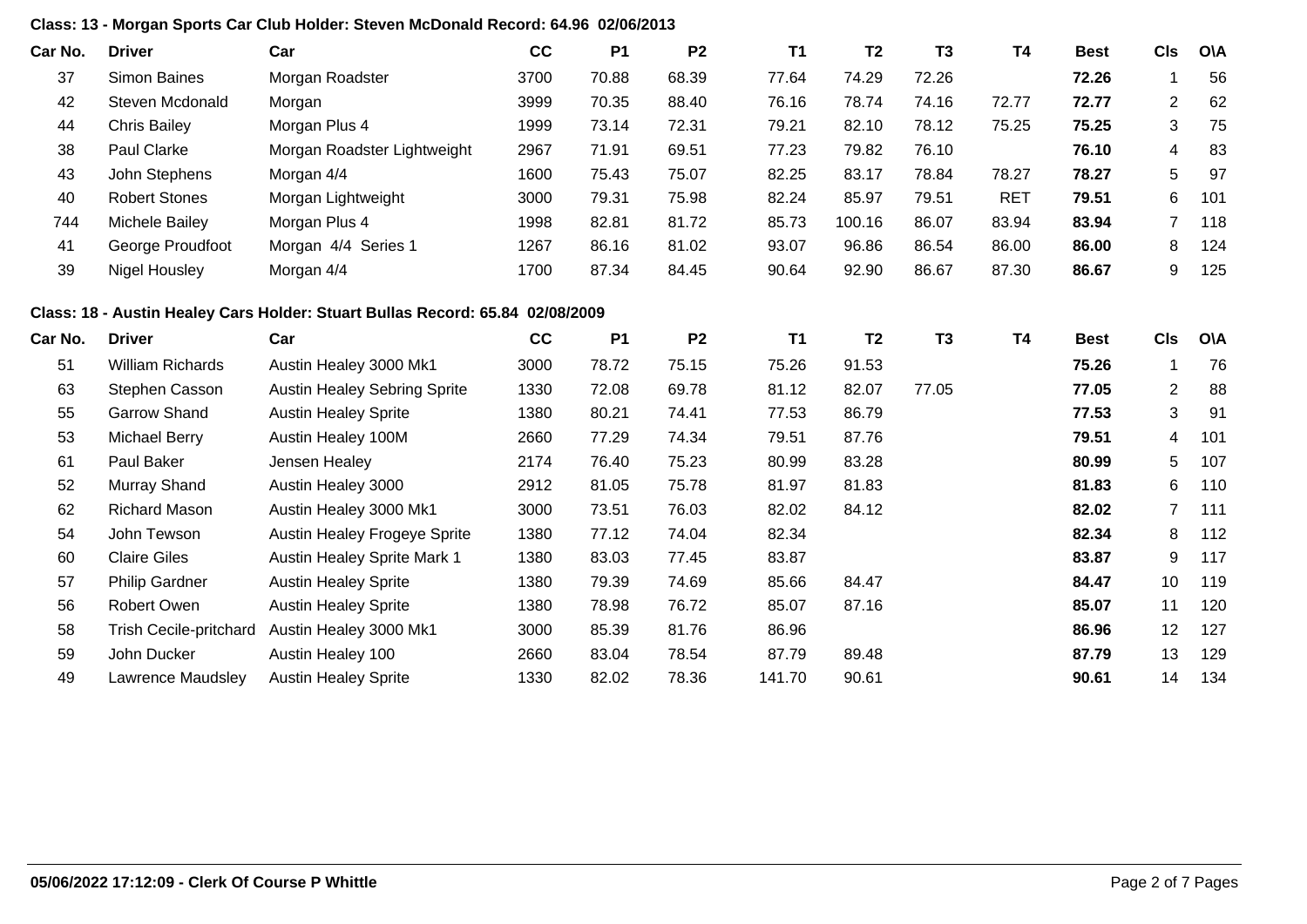### **Class: 33 - Aston Martin Owners Club Speed Series Holder: Philip House Record: 65.06 06/06/2021**

| Car No. | <b>Driver</b>          | Car                                                                                       | cc    | <b>P1</b>  | P <sub>2</sub> | <b>T1</b> | <b>T2</b>      | T <sub>3</sub> | <b>T4</b> | <b>Best</b> | <b>CIs</b>              | O\A        |
|---------|------------------------|-------------------------------------------------------------------------------------------|-------|------------|----------------|-----------|----------------|----------------|-----------|-------------|-------------------------|------------|
| 73      | <b>Tom Whittaker</b>   | Aston Martin GT4                                                                          | 4700  | 72.39      | 69.48          | 70.52     | 82.95          | 76.40          |           | 70.52       | $\mathbf 1$             | 43         |
| 71      | Peter House            | <b>Aston Martin</b>                                                                       | 4300  | 69.68      | 69.91          | 73.19     | 79.46          | 77.07          |           | 73.19       | $\overline{2}$          | 65         |
| 72      | <b>Andrew Forret</b>   | <b>BMW E30 325i</b>                                                                       | 2500  | 76.03      | 75.03          | 76.65     | 92.18          | 83.94          | 81.86     | 76.65       | 3                       | 84         |
| 67      | <b>Guy Staudt</b>      | <b>Aston Martin</b>                                                                       | 4735  | 73.91      | 72.34          | 79.84     | 84.08          | 77.28          |           | 77.28       | 4                       | 89         |
| 70      | Mark Chandler          | Aston Martin DB7                                                                          | 3200S | 75.71      | 73.09          | 77.70     |                |                |           | 77.70       | 5                       | 93         |
| 69      | <b>Graeme Gillies</b>  | Fiat Coupe 20v                                                                            | 1998  | 82.07      | 81.54          | 82.55     | 87.30          | 82.95          | 82.73     | 82.55       | 6                       | 114        |
| 66      | <b>Timothy Stamper</b> | 1955 Aston Martin DB2/4                                                                   | 2992  | 82.70      | 82.00          | 85.10     | 92.03          | 102.10         |           | 85.10       | $\overline{7}$          | 121        |
| 766     | Iain Muir              | 1929 Riley Brooklands                                                                     | 1087  | 83.78      | 80.85          | 89.53     | 99.25          | 88.54          |           | 88.54       | 8                       | 132        |
|         |                        | Class: 38 - Classic Marques Speed Challenge Holder: Graham Beale Record: 63.86 03/06/2018 |       |            |                |           |                |                |           |             |                         |            |
| Car No. | <b>Driver</b>          | Car                                                                                       | cc    | <b>P1</b>  | P <sub>2</sub> | <b>T1</b> | T <sub>2</sub> | T <sub>3</sub> | <b>T4</b> | <b>Best</b> | <b>CIs</b>              | <b>OVA</b> |
| 128     | <b>Peter Sherratt</b>  | BMW M3                                                                                    | 3200  | 67.24      | 68.33          | 66.88     | 72.95          | 71.36          |           | 66.88       | 1                       | 18         |
| 90      | <b>Matthew Eady</b>    | Ginetta G4                                                                                | 1998  | 71.13      | 67.20          | 67.49     | 74.61          | 72.54          |           | 67.49       | $\overline{2}$          | 21         |
| 77      | <b>Graham Millar</b>   | Ford Escort Mk2                                                                           | 1998  | 70.26      | 69.28          | 68.84     | 72.25          | 69.73          | 68.30     | 68.30       | 3                       | 27         |
| 89      | Roger Fish             | Porsche Boxster S                                                                         | 3179  | 71.14      | 70.71          | 69.53     | 78.62          | 76.32          |           | 69.53       | $\overline{\mathbf{4}}$ | 33         |
| 86      | <b>Robert Pallett</b>  | Ginetta G20                                                                               | 1800  | 72.47      | 69.58          | 69.83     | 77.41          | 75.77          |           | 69.83       | 5                       | 35         |
| 87      | <b>Clive Glass</b>     | Morgan Plus 8                                                                             | 3900  | 69.84      | 68.68          | 70.17     | 75.47          |                |           | 70.17       | 6                       | 39         |
| 79      | <b>Nigel Duffield</b>  | <b>Reliant Scimitar GTE</b>                                                               | 2994  | <b>DNS</b> | 70.64          | 70.67     | 77.46          | 74.42          |           | 70.67       | $\overline{7}$          | 45         |
| 84      | Phil Ludbrook          | Honda S2000                                                                               | 1997  | 71.23      | 70.61          | 71.89     | 74.10          | 73.34          |           | 71.89       | 8                       | 54         |
| 80      | <b>Michael Bailey</b>  | <b>TVR Tasmin</b>                                                                         | 4992  | 77.18      | 74.66          | 72.04     | 87.96          | 118.43         |           | 72.04       | 9                       | 55         |
| 85      | Jonathan Plowe         | Fiat X1/9                                                                                 | 1400T | 75.83      | 72.30          | 72.82     | 85.21          | 77.03          |           | 72.82       | 10                      | 63         |
| 88      | <b>Stewart Lobley</b>  | <b>TVR Vixen</b>                                                                          | 1760  | 73.46      | 80.93          | 74.46     | 82.48          | 83.20          |           | 74.46       | 11                      | 71         |
| 81      | Stephen Thomas         | <b>TVR Vixen</b>                                                                          | 1760  | 76.16      | 74.22          | 74.82     | 85.08          | 78.87          |           | 74.82       | 12                      | 72         |
| 82      | Alan Voyce             | Triumph GT6                                                                               | 2000  | 79.82      | 77.58          | 77.35     | 84.59          | 80.80          |           | 77.35       | 13                      | 90         |
| 78      | <b>Phil Howard</b>     | <b>Reliant Scimitar SS1</b>                                                               | 1839S | 80.22      | 77.27          | 78.79     | 86.28          | 79.13          | 77.53     | 77.53       | 14                      | 91         |
| 783     | Peter Smith            | Reliant Scimitar SS1 Ti                                                                   | 1809T | 94.10      | 86.71          | 96.34     | 96.18          | 87.25          |           | 87.25       | 15                      | 128        |
| 83      | Josh Climo             | <b>Reliant Scimitar SS1</b>                                                               | 1809T | 91.80      | 87.68          | 89.11     | 233.16         | 93.87          |           | 89.11       | 16                      | 133        |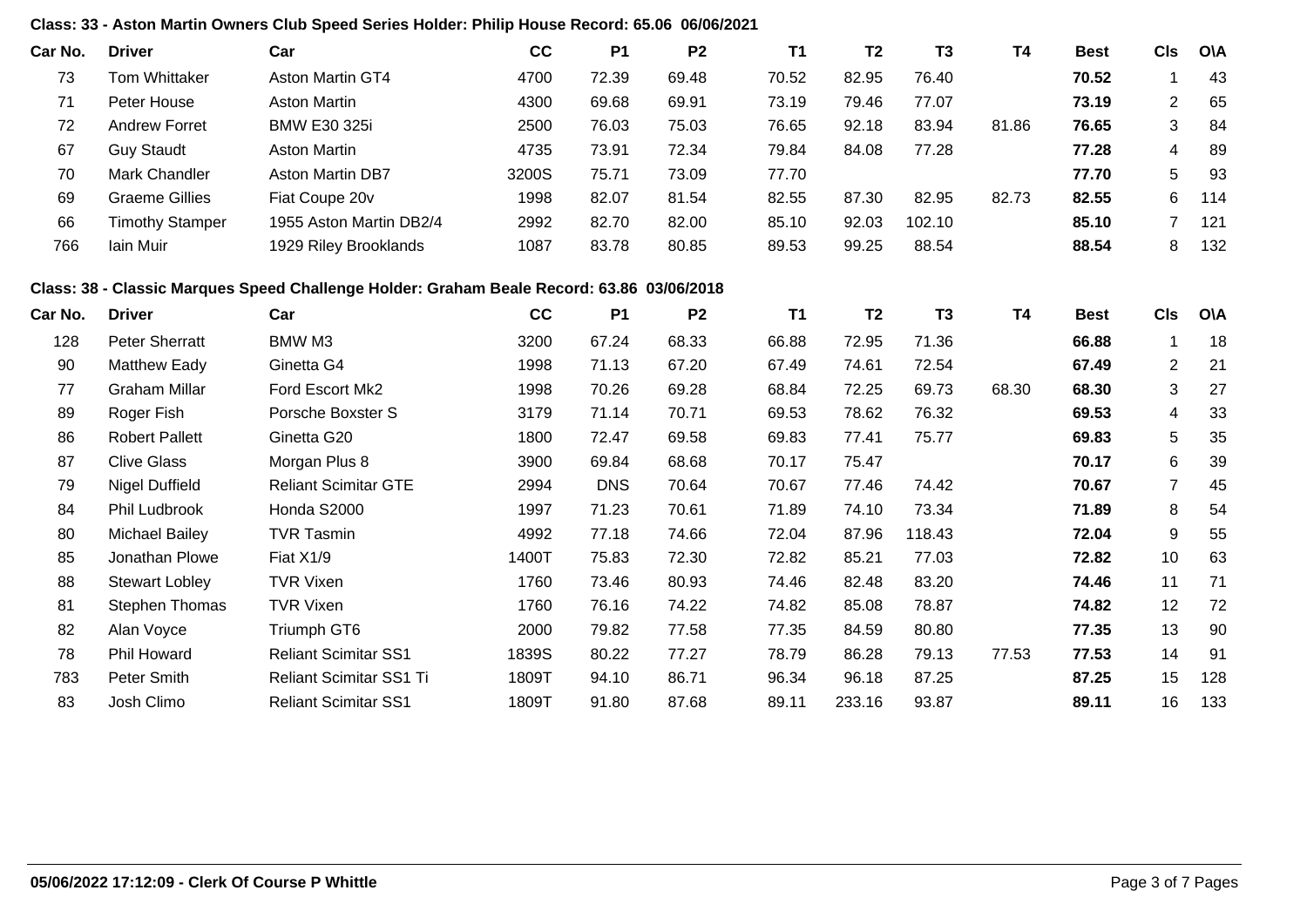#### **Class: 1A - Road Cars-Series Production up to & including 1400cc Holder: Mark Teale Record: 65.93 06/06/2021**

| Car No. | <b>Driver</b>  | Car               | cc   | P <sub>1</sub> | P <sub>2</sub> | Τ1    | T <sub>2</sub> | T <sub>3</sub> | T4    | <b>Best</b> | CIs | <b>OVA</b> |
|---------|----------------|-------------------|------|----------------|----------------|-------|----------------|----------------|-------|-------------|-----|------------|
| 98      | David Taylor   | Morris Cooper S   | 1380 | 72.87          | 71.69          | 71.01 | 80.48          | 75.53          | 72.35 | 71.01       |     | 48         |
| 97      | Sam Billington | Peugeot 205       | 1360 | 76.64          | 75.69          | 75.92 | 79.88          | 78.66          | 76.02 | 75.92       | ◠   | 80         |
| 96      | Mark Leybourne | Citroen Saxo      | 1398 | 77.82          | 76.76          | 76.72 | 82.83          | 80.17          | 77.57 | 76.72       | 3   | 86         |
| 796     | Steven Nichol  | Citroen Saxo      | 1398 | 80.84          | 77.96          | 78.82 | 81.45          | 80.29          | 78.15 | 78.15       |     | 95         |
| 93      | Laura Houseman | VW Lupo 1.4 sport | 1390 | 80.75          | 78.55          | 79.48 | 83.66          | 81.07          | 80.56 | 79.48       | 5   | 100        |
| 95      | David Kemp     | Fiat Panda 100HP  | 1368 | 82.77          | 80.97          | 81.31 | 87.73          | 99.10          |       | 81.31       | 6   | 109        |
| 94      | Andrew Jeffery | Austin Cooper S   | 1293 | 82.74          | 81.09          | 83.82 | 93.79          | 89.18          | 83.35 | 83.35       |     | 115        |

#### **Class: 1B - Road Cars - Series Production over 1400cc up to & including 2000cc Holder: Adam Riley Record: 62.57 18/09/2021**

| Car No. | <b>Driver</b>            | Car                       | cc    | <b>P1</b> | P <sub>2</sub> | <b>T1</b> | T <sub>2</sub> | T <sub>3</sub> | T4    | <b>Best</b> | <b>CIs</b>     | O\A |
|---------|--------------------------|---------------------------|-------|-----------|----------------|-----------|----------------|----------------|-------|-------------|----------------|-----|
| 118     | David Marshall           | Peugeot 205 GTI           | 1998  | 67.96     | 76.59          | 67.47     | 79.19          | 76.07          | 68.07 | 67.47       |                | 20  |
| 116     | <b>Tony Pickering</b>    | Renault Clio 182          | 1998  | 67.81     | 67.17          | 68.16     | 75.43          | 73.50          |       | 68.16       | $\overline{2}$ | 25  |
| 114     | Luke Downie              | Renault Clio 197          | 1997  | 70.47     | 68.58          | 68.66     | 75.99          | 74.47          | 70.41 | 68.66       | 3              | 28  |
| 117     | David Sykes              | Peugeot 205 GTi           | 1905  | 69.96     | 68.70          | 68.71     | 79.96          | 75.20          | 69.42 | 68.71       | 4              | 29  |
| 111     | <b>Charlie Deere</b>     | Toyota Celica 190         | 1796  | 69.22     | 69.91          | 69.83     | 75.23          | 74.28          | 70.90 | 69.83       | 5              | 35  |
| 112     | Steve Clay               | Mazda MX5                 | 1998  | 70.59     | 69.90          | 70.24     | 78.98          | 77.24          | 71.19 | 70.24       | 6              | 41  |
| 115     | Shane Jowett             | Honda Civic Type R        | 1998  | 71.16     | 69.04          | 70.37     | 78.55          | 75.26          | 70.33 | 70.33       | 7              | 42  |
| 113     | David Bilton             | Renault Clio 197          | 1998  | 84.67     | 73.17          | 70.85     | 77.11          | 75.04          | 72.40 | 70.85       | 8              | 47  |
| 110     | Stephen Kettlewell       | Renaultsport Clio 172 Cup | 1997  | 73.68     | 71.22          | 71.04     | 76.56          | 75.55          | 73.22 | 71.04       | 9              | 49  |
| 109     | Nick Jaggard             | Citroen Saxo VTS          | 1600  | 75.57     | 73.84          | 73.39     | 78.85          | 77.21          | 84.66 | 73.39       | 10             | 66  |
| 814     | Ian Downie               | Renault Clio 197          | 1998  | 73.52     | 73.70          | 73.94     | 81.20          | 79.90          | 74.32 | 73.94       | 11             | 70  |
| 101     | David Ruddock            | Mazda MX5                 | 1840  | 74.24     | 79.32          | 74.91     | 81.19          | 78.96          | 75.79 | 74.91       | 12             | 74  |
| 107     | Michael Holmes           | Ford Fiesta ST            | 1999  | 83.63     | 75.79          | 75.35     | 83.18          | 79.66          |       | 75.35       | 13             | 77  |
| 108     | Nabil Zahlan             | Seat Ibiza FR             | 1400T | 78.78     | 77.08          | 75.50     | 78.33          | 78.14          | 76.36 | 75.50       | 14             | 78  |
| 106     | Mike Jones               | Vauxhall Adam S           | 1364T | 78.03     | 77.72          | 75.92     | 92.82          | 88.83          |       | 75.92       | 15             | 80  |
| 104     | David Baumforth          | MG TF                     | 1800  | 78.05     | 75.67          | 76.01     | 83.06          | 103.19         |       | 76.01       | 16             | 82  |
| 103     | <b>Richard Greenwood</b> | <b>Renault Twingo GT</b>  | 1149T | 77.34     | 76.13          | 76.81     | 85.26          | 81.99          | 78.39 | 76.81       | 17             | 87  |
| 102     | Mickael Paris            | Suzuki Swift Sport        | 1598  | 83.26     | 80.16          | 80.08     | 87.13          | 83.31          | 80.71 | 80.08       | 18             | 104 |
| 105     | <b>Stuart Hodkin</b>     | <b>BMW 2002tii</b>        | 1998  | 83.35     | 83.51          | 82.50     | 87.47          | 86.43          | 83.49 | 82.50       | 19             | 113 |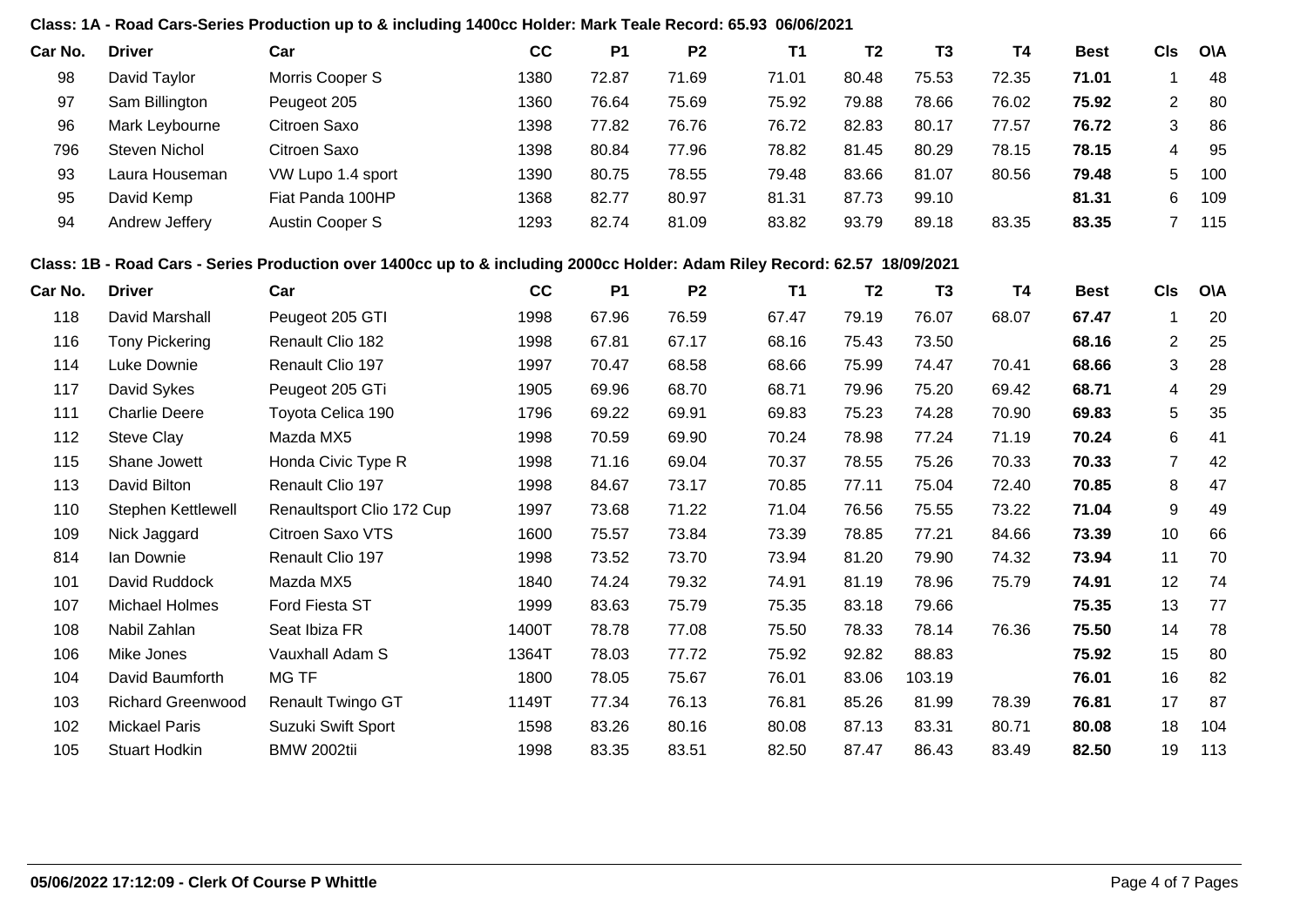|                  |                          | Class: 1C - Road Cars - Series Production over 2000cc (2 wheel drive) Holder: Adam Riley Record: 62.65 07/05/2022                                             |       |           |                |           |                |                |           |             |                |            |
|------------------|--------------------------|---------------------------------------------------------------------------------------------------------------------------------------------------------------|-------|-----------|----------------|-----------|----------------|----------------|-----------|-------------|----------------|------------|
| Car No.          | <b>Driver</b>            | Car                                                                                                                                                           | cc    | <b>P1</b> | P <sub>2</sub> | <b>T1</b> | T <sub>2</sub> | T <sub>3</sub> | <b>T4</b> | <b>Best</b> | <b>CIs</b>     | <b>O\A</b> |
| 131              | <b>Adam Riley</b>        | Honda S2000                                                                                                                                                   | 1997S | 63.12     | 63.57          | 62.21     | 63.64          |                |           | 62.21       | 1              | 5          |
| 125              | <b>Terry Deere</b>       | <b>Talbot Sunbeam Lotus</b>                                                                                                                                   | 2172  | 68.29     | 66.20          | 64.73     | 75.59          |                |           | 64.73       | $\overline{2}$ | 10         |
| 127              | Karl Jackson             | Honda S2000                                                                                                                                                   | 1997T | 67.61     | 65.80          | 65.60     | 77.03          | 73.41          | 66.83     | 65.60       | 3              | 13         |
| 130              | Kieran O Brien           | Nissan 350Z                                                                                                                                                   | 3500S | 69.08     | 67.43          | 66.67     | 76.36          | 74.58          | 67.75     | 66.67       | $\overline{4}$ | 17         |
| 129              | Andy Bateson             | Toyota MR2 Turbo                                                                                                                                              | 1997T | 67.66     | 67.17          | 67.88     |                |                |           | 67.88       | 5              | 23         |
| 124              | Simon Howarth            | Mini John Cooper Works                                                                                                                                        | 1600T | 70.14     | 69.59          | 68.89     | 77.07          | 75.99          | 70.71     | 68.89       | 6              | 30         |
| 823              | Mike Denning             | Mini R53 Cooper S                                                                                                                                             | 1548S | 71.57     | 70.65          | 71.60     | 80.86          | 75.87          | 73.18     | 71.60       | $\overline{7}$ | 51         |
| 123              | Sam Denning              | Mini R53 Cooper S                                                                                                                                             | 1548S | 72.41     | 71.51          | F/R       | 78.81          | 75.51          | 72.41     | 72.41       | 8              | 59         |
| 122              | Jim Howarth              | Mini Cooper S                                                                                                                                                 | 1598T | 76.19     | 74.32          | 72.61     | 80.07          | 76.90          | 74.00     | 72.61       | 9              | 60         |
| 121              | Robert Wilson            | Mini Cooper S                                                                                                                                                 | 1598S | 87.58     | 80.87          | 82.88     | 88.71          | 86.46          | 80.78     | 80.78       | 10             | 106        |
|                  |                          | Class: 1D - Road Cars - Series Production over 2000cc (4 wheel drive) Holder: Jonathan Mounsey Record: 59.89 16/09/2018                                       |       |           |                |           |                |                |           |             |                |            |
| Car No.          | <b>Driver</b>            | Car                                                                                                                                                           | cc    | <b>P1</b> | <b>P2</b>      | <b>T1</b> | T <sub>2</sub> | T <sub>3</sub> | <b>T4</b> | <b>Best</b> | <b>CIs</b>     | <b>O\A</b> |
| 135              | <b>Richard Archbould</b> | Mitsubishi Evo Tommi Makinen                                                                                                                                  | 1998T | 63.98     | 62.88          | 62.93     | 68.57          | 67.58          |           | 62.93       | $\mathbf 1$    | 6          |
| 134              | Tony Booth               | Mitsubishi Evo 6 RS                                                                                                                                           | 2300T | 68.39     | 68.26          | 69.08     | 104.82         |                |           | 69.08       | $\overline{2}$ | 32         |
| 60.29 07/08/2011 |                          | Class: 2A - Road Cars - Specialist Production Kit, Replica & Space-framed Cars up to & including 1700cc (car derived engines) Holder: Robert Bellerby Record: |       |           |                |           |                |                |           |             |                |            |
| Car No.          | <b>Driver</b>            | Car                                                                                                                                                           | cc    | <b>P1</b> | <b>P2</b>      | <b>T1</b> | T <sub>2</sub> | T <sub>3</sub> | <b>T4</b> | <b>Best</b> | <b>CIs</b>     | <b>O\A</b> |
| 138              | Michael Bellerby         | Sylva Striker                                                                                                                                                 | 1600  | 67.82     | 65.98          | 66.18     | 79.32          | 73.97          | 69.04     | 66.18       | $\mathbf{1}$   | 15         |
| 137              | John Bransfield          | Caterham 7 Super Sport                                                                                                                                        | 1600  | 71.53     | 69.76          | 70.20     | 76.77          | 77.03          | 73.37     | 70.20       | $\overline{2}$ | 40         |
|                  |                          | Class: 2B - Road Cars - Specialist Production Kit, Replica & Space-framed Cars over 1700c (car derived engines) Holder: Simon Green Record: 59.08 07/08/2011  |       |           |                |           |                |                |           |             |                |            |
| Car No.          | <b>Driver</b>            | Car                                                                                                                                                           | cc    | <b>P1</b> | <b>P2</b>      | <b>T1</b> | T <sub>2</sub> | T <sub>3</sub> | <b>T4</b> | <b>Best</b> | <b>CIs</b>     | <b>O\A</b> |
| 140              | Derek Leetham            | <b>Westfield SEIW</b>                                                                                                                                         | 2100  | 65.87     | 63.63          | 64.05     | 72.86          | 71.04          | 65.16     | 64.05       | $\mathbf{1}$   | 8          |
| 141              | <b>Richard Paterson</b>  | Raw Striker RS500                                                                                                                                             | 1998  | 66.59     | 65.20          | 88.50     | 75.07          | 73.54          | 66.10     | 66.10       | $\overline{2}$ | 14         |
|                  | Record: 60.81 21/09/2014 | Class: 2D - Road Cars - Specialist Production with Motor Cycle derived engines and those cars not eligible for classes 2A, 2B or 2E Holder: Robert Bellerby   |       |           |                |           |                |                |           |             |                |            |
| Car No.          | <b>Driver</b>            | Car                                                                                                                                                           | cc    | <b>P1</b> | <b>P2</b>      | <b>T1</b> | T <sub>2</sub> | T <sub>3</sub> | <b>T4</b> | <b>Best</b> | <b>CIs</b>     | <b>O\A</b> |
| 146              | Peter Vincent            | Vauxhall VX220                                                                                                                                                | 2200S | 68.14     | 67.57          | 66.49     | 78.77          | 73.73          |           | 66.49       | $\mathbf{1}$   | 16         |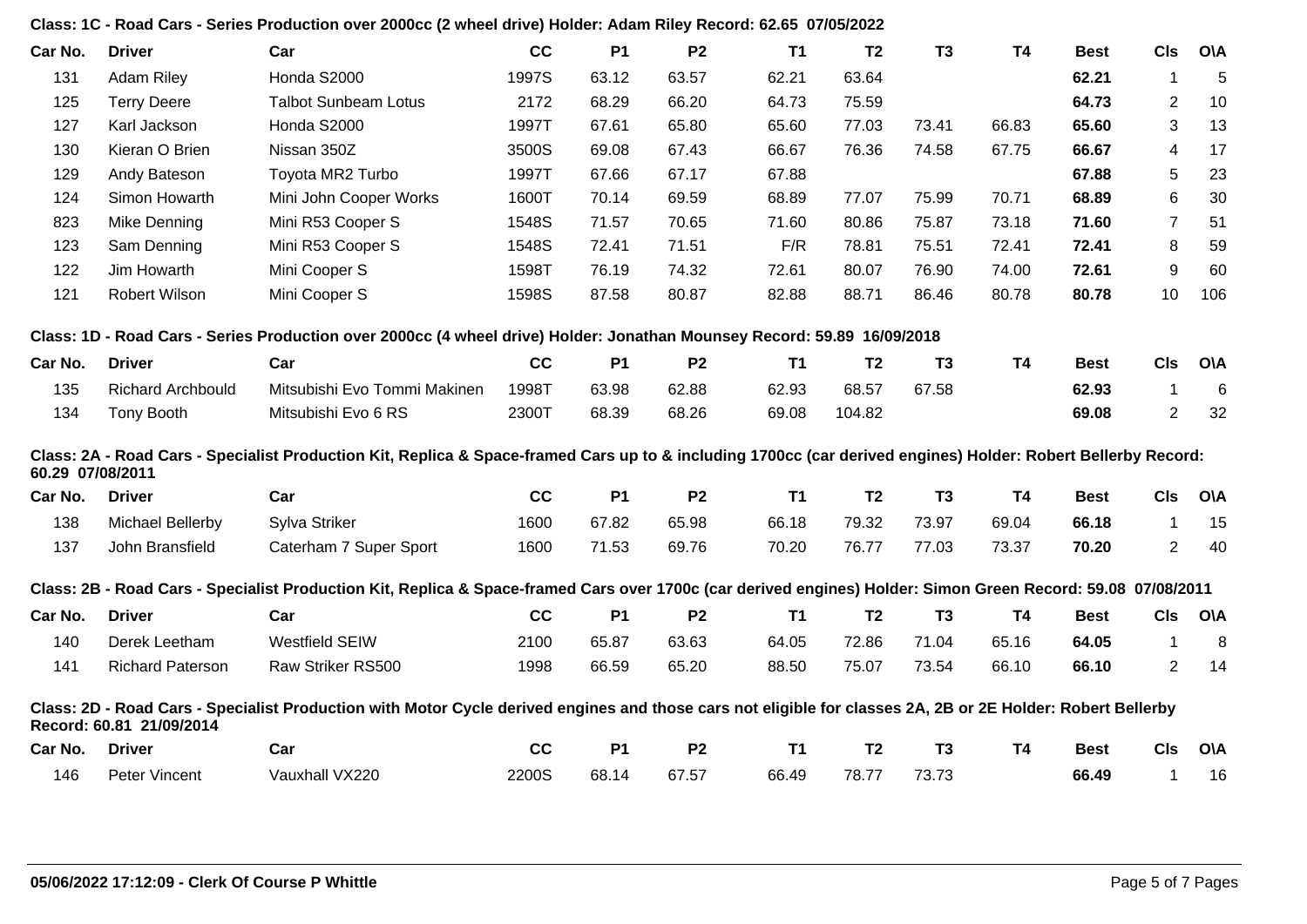| 19/09/2015          |                             |       |            |                |            |                                                                                                                                                                                                                |                                                                                                                   |           |             |                |                                                                                                                                                                                                                                                                                                                                                                                                                                                                                       |
|---------------------|-----------------------------|-------|------------|----------------|------------|----------------------------------------------------------------------------------------------------------------------------------------------------------------------------------------------------------------|-------------------------------------------------------------------------------------------------------------------|-----------|-------------|----------------|---------------------------------------------------------------------------------------------------------------------------------------------------------------------------------------------------------------------------------------------------------------------------------------------------------------------------------------------------------------------------------------------------------------------------------------------------------------------------------------|
| <b>Driver</b>       | Car                         | cc    | <b>P1</b>  | <b>P2</b>      | <b>T1</b>  | T <sub>2</sub>                                                                                                                                                                                                 | T <sub>3</sub>                                                                                                    | <b>T4</b> | <b>Best</b> | <b>CIs</b>     | <b>OVA</b>                                                                                                                                                                                                                                                                                                                                                                                                                                                                            |
| David Leach         | Lotus Elise S1              | 1796  | 68.84      | 67.21          | 68.21      | 74.63                                                                                                                                                                                                          | 72.81                                                                                                             | 69.10     | 68.21       | $\mathbf 1$    | 26                                                                                                                                                                                                                                                                                                                                                                                                                                                                                    |
|                     |                             |       |            |                |            |                                                                                                                                                                                                                |                                                                                                                   |           |             |                |                                                                                                                                                                                                                                                                                                                                                                                                                                                                                       |
| <b>Driver</b>       | Car                         | cc    | <b>P1</b>  | <b>P2</b>      | <b>T1</b>  | T <sub>2</sub>                                                                                                                                                                                                 | T <sub>3</sub>                                                                                                    | <b>T4</b> | <b>Best</b> | <b>CIs</b>     | <b>O\A</b>                                                                                                                                                                                                                                                                                                                                                                                                                                                                            |
| <b>Neil Turner</b>  | Mini Cooper S               | 1380  | 66.20      | 65.47          | 64.49      | 71.63                                                                                                                                                                                                          | 69.96                                                                                                             | 66.42     | 64.49       | $\mathbf{1}$   | 9                                                                                                                                                                                                                                                                                                                                                                                                                                                                                     |
| Jonathan North      | Mini Cooper                 | 1293  | 70.83      | 69.68          | 67.81      | 77.11                                                                                                                                                                                                          | 82.47                                                                                                             |           | 67.81       | $\overline{2}$ | 22                                                                                                                                                                                                                                                                                                                                                                                                                                                                                    |
| Paul Bewsher        | Mini Mk3                    | 1380  | 73.99      | 72.45          | 71.77      | 79.66                                                                                                                                                                                                          | 86.28                                                                                                             |           | 71.77       | 3              | 53                                                                                                                                                                                                                                                                                                                                                                                                                                                                                    |
| 25/08/2019          |                             |       |            |                |            |                                                                                                                                                                                                                |                                                                                                                   |           |             |                |                                                                                                                                                                                                                                                                                                                                                                                                                                                                                       |
| <b>Driver</b>       | Car                         | cc    | <b>P1</b>  | P <sub>2</sub> | <b>T1</b>  | T <sub>2</sub>                                                                                                                                                                                                 | <b>T3</b>                                                                                                         | <b>T4</b> | <b>Best</b> | <b>CIs</b>     | <b>O\A</b>                                                                                                                                                                                                                                                                                                                                                                                                                                                                            |
| <b>Tracey Wise</b>  | Lotus Elise S1              | 1800  | 63.33      | F/R            | 61.93      | 71.95                                                                                                                                                                                                          | 76.35                                                                                                             |           | 61.93       | $\mathbf{1}$   | $\overline{4}$                                                                                                                                                                                                                                                                                                                                                                                                                                                                        |
| Ralph Pinder        | Peugeot 205 Gti             | 1951  | 69.19      | 69.38          | 66.89      | 78.23                                                                                                                                                                                                          | 74.86                                                                                                             |           | 66.89       | $\overline{2}$ | 19                                                                                                                                                                                                                                                                                                                                                                                                                                                                                    |
| Adam Warren         | Honda Integra               | 1800  | 78.97      | 71.26          | 70.57      | 80.03                                                                                                                                                                                                          | 74.60                                                                                                             | 69.99     | 69.99       | 3              | 38                                                                                                                                                                                                                                                                                                                                                                                                                                                                                    |
| <b>Warren Reece</b> | Peugeot 205 GTI             | 1905  | 73.32      | 71.74          | 70.71      | 80.05                                                                                                                                                                                                          | 75.46                                                                                                             | 74.80     | 70.71       | 4              | 46                                                                                                                                                                                                                                                                                                                                                                                                                                                                                    |
| Gavin Millward      | MK2 Volkswagen Golf         | 1781  | 146.33     | 76.60          | 74.84      | 82.41                                                                                                                                                                                                          | 90.29                                                                                                             | 75.24     | 74.84       | 5              | 73                                                                                                                                                                                                                                                                                                                                                                                                                                                                                    |
|                     |                             |       |            |                |            |                                                                                                                                                                                                                |                                                                                                                   |           |             |                |                                                                                                                                                                                                                                                                                                                                                                                                                                                                                       |
| <b>Driver</b>       | Car                         | cc    | <b>P1</b>  | <b>P2</b>      | <b>T1</b>  | T <sub>2</sub>                                                                                                                                                                                                 | T <sub>3</sub>                                                                                                    | <b>T4</b> | <b>Best</b> | <b>CIs</b>     | O\A                                                                                                                                                                                                                                                                                                                                                                                                                                                                                   |
| Joshua Oakes        | <b>Reliant Scimitar SS1</b> | 1809T | 67.32      | 70.31          | 65.28      | 72.05                                                                                                                                                                                                          | 69.40                                                                                                             |           | 65.28       | $\mathbf 1$    | 11                                                                                                                                                                                                                                                                                                                                                                                                                                                                                    |
|                     |                             |       |            |                |            |                                                                                                                                                                                                                |                                                                                                                   |           |             |                |                                                                                                                                                                                                                                                                                                                                                                                                                                                                                       |
| <b>Driver</b>       | Car                         | cc    | <b>P1</b>  | <b>P2</b>      | <b>T1</b>  | T <sub>2</sub>                                                                                                                                                                                                 | T <sub>3</sub>                                                                                                    | <b>T4</b> | <b>Best</b> | <b>CIs</b>     | <b>O\A</b>                                                                                                                                                                                                                                                                                                                                                                                                                                                                            |
| <b>Andrew Steel</b> | Westfield                   | 1396  | 64.78      | 67.55          | 60.50      | 74.38                                                                                                                                                                                                          |                                                                                                                   |           | 60.50       | $\mathbf{1}$   | 3                                                                                                                                                                                                                                                                                                                                                                                                                                                                                     |
| Richard Vaughan     | Westfield 7 SE              | 998   | 76.00      | 84.81          | <b>RET</b> |                                                                                                                                                                                                                |                                                                                                                   |           | <b>RET</b>  |                |                                                                                                                                                                                                                                                                                                                                                                                                                                                                                       |
| Tom Vaughan         | Westfield 7 SE              | 1000  | <b>DNF</b> | 70.11          | <b>RET</b> |                                                                                                                                                                                                                |                                                                                                                   |           | <b>RET</b>  |                |                                                                                                                                                                                                                                                                                                                                                                                                                                                                                       |
|                     |                             |       |            |                |            |                                                                                                                                                                                                                |                                                                                                                   |           |             |                |                                                                                                                                                                                                                                                                                                                                                                                                                                                                                       |
| <b>Driver</b>       | Car                         | cc    | <b>P1</b>  | P <sub>2</sub> | <b>T1</b>  | T <sub>2</sub>                                                                                                                                                                                                 | T <sub>3</sub>                                                                                                    | <b>T4</b> | <b>Best</b> | <b>CIs</b>     | <b>OVA</b>                                                                                                                                                                                                                                                                                                                                                                                                                                                                            |
| John Prickett       | Radical PR6                 | 1340S | 59.15      | 59.65          | 57.69      | 64.70                                                                                                                                                                                                          | 63.33                                                                                                             |           | 57.69       | 1              | $\mathbf 1$                                                                                                                                                                                                                                                                                                                                                                                                                                                                           |
| David Macfarlane    | OMS SC1                     | 1137  | 61.69      | 65.99          | 59.24      | 67.72                                                                                                                                                                                                          | 67.63                                                                                                             | 63.29     | 59.24       | $\overline{2}$ | $\overline{c}$                                                                                                                                                                                                                                                                                                                                                                                                                                                                        |
|                     |                             |       |            |                |            | Class: 3C - Modified Cars - Series Production over 2000cc Holder: Steven Darley Record: 56.82 07/05/2022<br>Class: 4A - Sports Libre Cars up to & including 2000cc Holder: Ed Hollier Record: 54.34 08/07/2007 | Class: 3A - Modified Cars-Series Production up to & including 1400cc Holder: Gavin Neate Record: 62.88 11/04/2021 |           |             |                | Class: 2E - Road Cars - Lotus Elise and other non-ferrous chassis construction cars up to & including 1800cc Holder: Tracey Taylor West Record: 62.51<br>Class: 3B - Modified Production Cars excluding Kit, Replica and Space-framed Cars over 1400cc up to & including 2000cc Holder: Sarah Bosworth Record: 59.52<br>Class: 3F - Modified Cars - Specialist Production Kit, Replica & Space-framed Cars up to & including 1700cc Holder: Andrew Griffiths Record: 57.32 05/07/2009 |